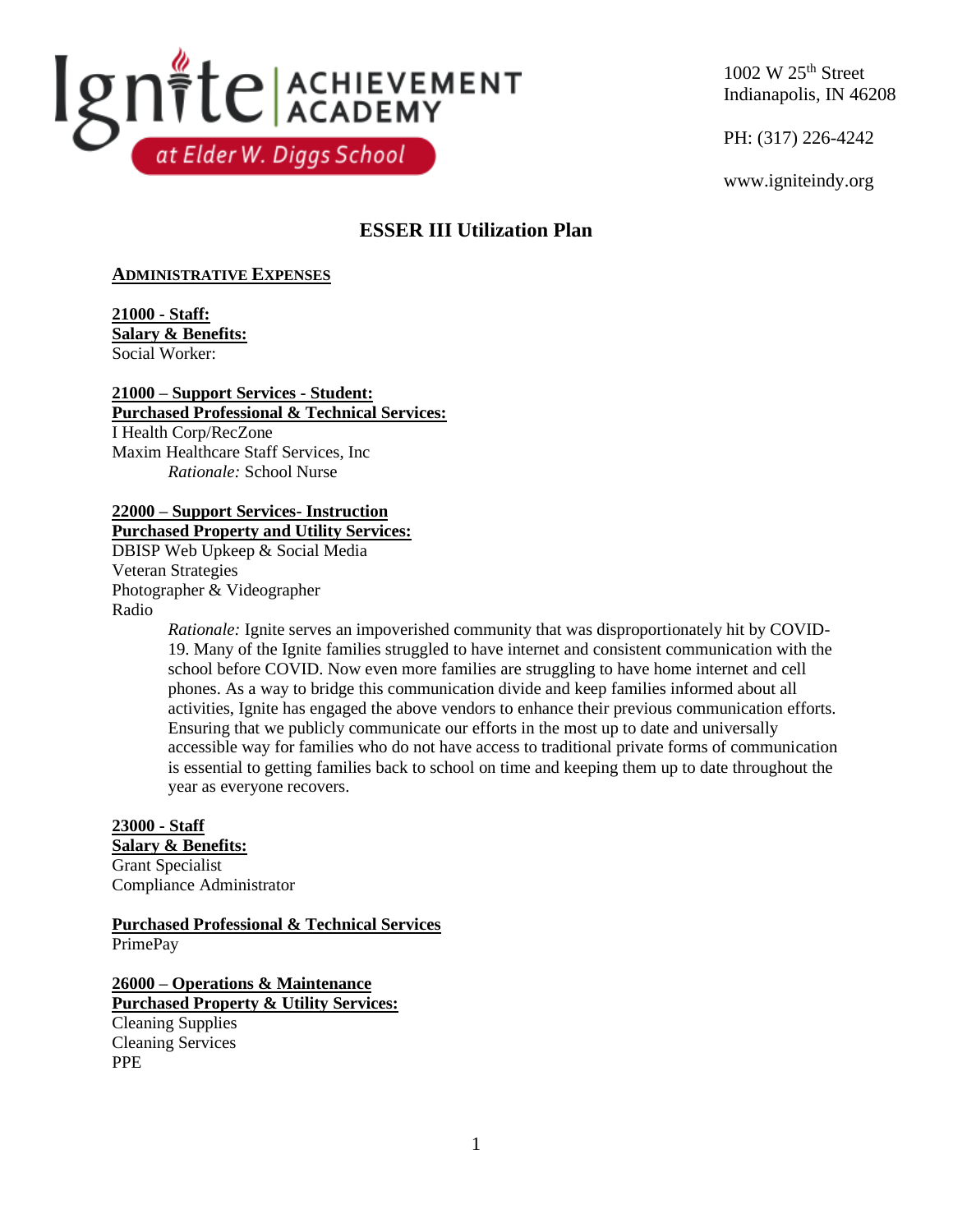**27000 – Student Transportation Other Purchased Services:** Miller Transportation ALC

# **33000 - Community Service Operations Purchased Professional & Technical Services:**

BrownKey, LLC

Community Outreach Assistant

*Rationale:* Ignite serves an impoverished community that was disproportionately hit by COVID-19. The overwhelming majority of Ignite families qualified as Title I before COVID. From April of 2020-June 2021 Ignite distributed food boxes to families to ensure that students and families had food during the pandemic. Numerous non-profit organizations supported these efforts during the pandemic. Roughly, 150 families were receiving food boxes weekly. Ignite will use these funds to pay for two contractors to run the food pantry for the 2021-22 school year.

#### **40000 – Facilities Acquisition & Construction Property:**

Special Education Multisensory Room/Fun & Function, LLC Dance Room Martial Arts Room Upgrades and Supplies Music Room Upgrades and Supplies Production Room

*Rationale*: To ensure that all of our programs are up to date with CDC, OSHA, and ADA guidelines for coming back from the COVID-19 pandemic, Ignite will be updating the above rooms with items that support the curriculum and social emotional learning of scholars.

## **LEARNING LOSS AND ACCELERATED LEARNING**

## **11000 – Instruction – Regular Programs**

**General Supplies:** Schoology DIBELS Clearsight Interim Assessments School Runner Augusta Mann Flocabulary Reading A to Z/Ras Kids ISI Science Kits Eureka Math Kits **TeachBoost** McGraw Hill Great Minds Classkick Achieve3000 BrainWare Safari **HeartMath**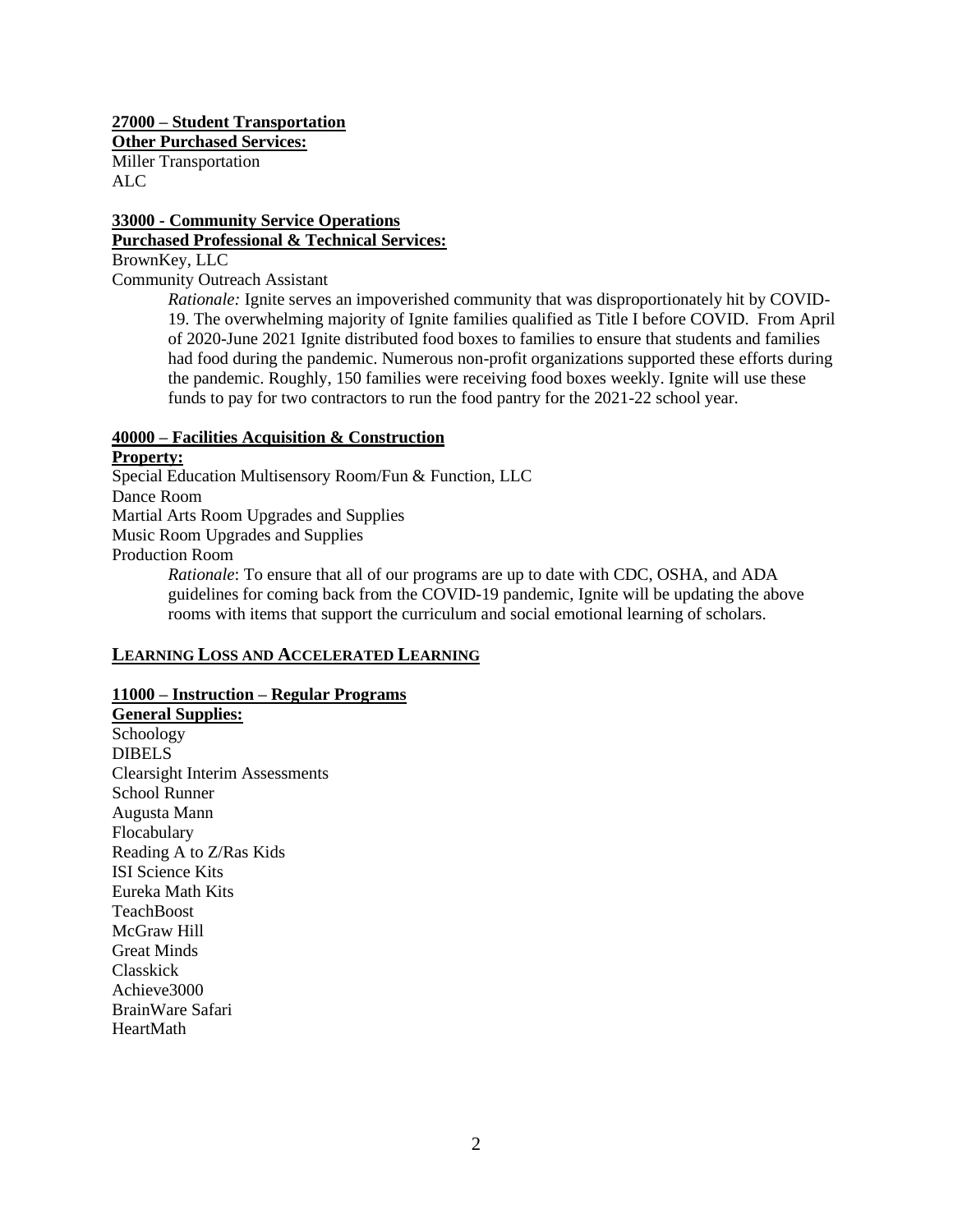#### **16000 - Instruction Remediation Programs**

**Purchased Professional and Technical Services:** NAACP Tutors

#### **21000 – Support Services-Student**

#### **Purchased Professional and Technical Services:**

### Kids Count

Rationale: Kids Count provides direct services to students with IEPs. These funds will pay the fees for services for behavior interventions, occupational therapies, and physical therapies.

### **22000 – Support Services - Instruction**

#### **Purchased Professional and Technical Services**

ATUNED Leadership

IDI & Historic Journey

*Rationale:* To ensure staff are up to date on culturally responsive practice, Ignite will engage with the above vendors to ensure that all staff are up to date with their culturally responsive training and ready to support scholars and families post the COVID-19 pandemic.

#### **Other Professional Services**

Council for Exceptional Children National Conference (2 staff): Registration, Lodging, Airfare & Per Diem

*Rationale:* In order to ensure the special education staff are up to date on the evidence based best practices for recovering from COVID learning loss, Ignite will be sending 2 staff members to the national conference to update their practices and share with the rest of the staff.

#### National Gifted Conference (3 staff: Registration, Lodging, Airfare & Per Diem

*Rationale:* In order to ensure the high ability staff are up to date on the evidence based best practices for recovering from COVID learning loss, Ignite will be sending 3 staff members to the national conference to update their practices and share with the rest of the staff.

#### Educational Law Conference (3 staff): Registration, Lodging, Airfare & Per Diem

*Rationale:* In order to ensure the business staff are up to date on the evidence based best practices for navigating the emerging legal context of COVID-19, Ignite will be sending 3 staff members to the national conference to update their practices and share with the rest of the staff.

National Association of Multicultural Educators Conference (3 staff): Registration, Lodging, Airfare & Per Diem

*Rationale:* In order to ensure the staff are up to date on the evidence based best practices for culturally responsive practice specific to recovering from COVID learning loss, Ignite will be sending 3 staff members to the national conference to update their practices and share with the rest of the staff.

Association of School Business Professionals International Conference (2 staff): Registration, Lodging, Airfare & Per Diem

*Rationale:* In order to ensure the business staff are up to date on the evidence based best practices for administering a growing number of federal grants, Ignite will be sending 2 staff members to the national conference to update their practices and share with the rest of the staff.